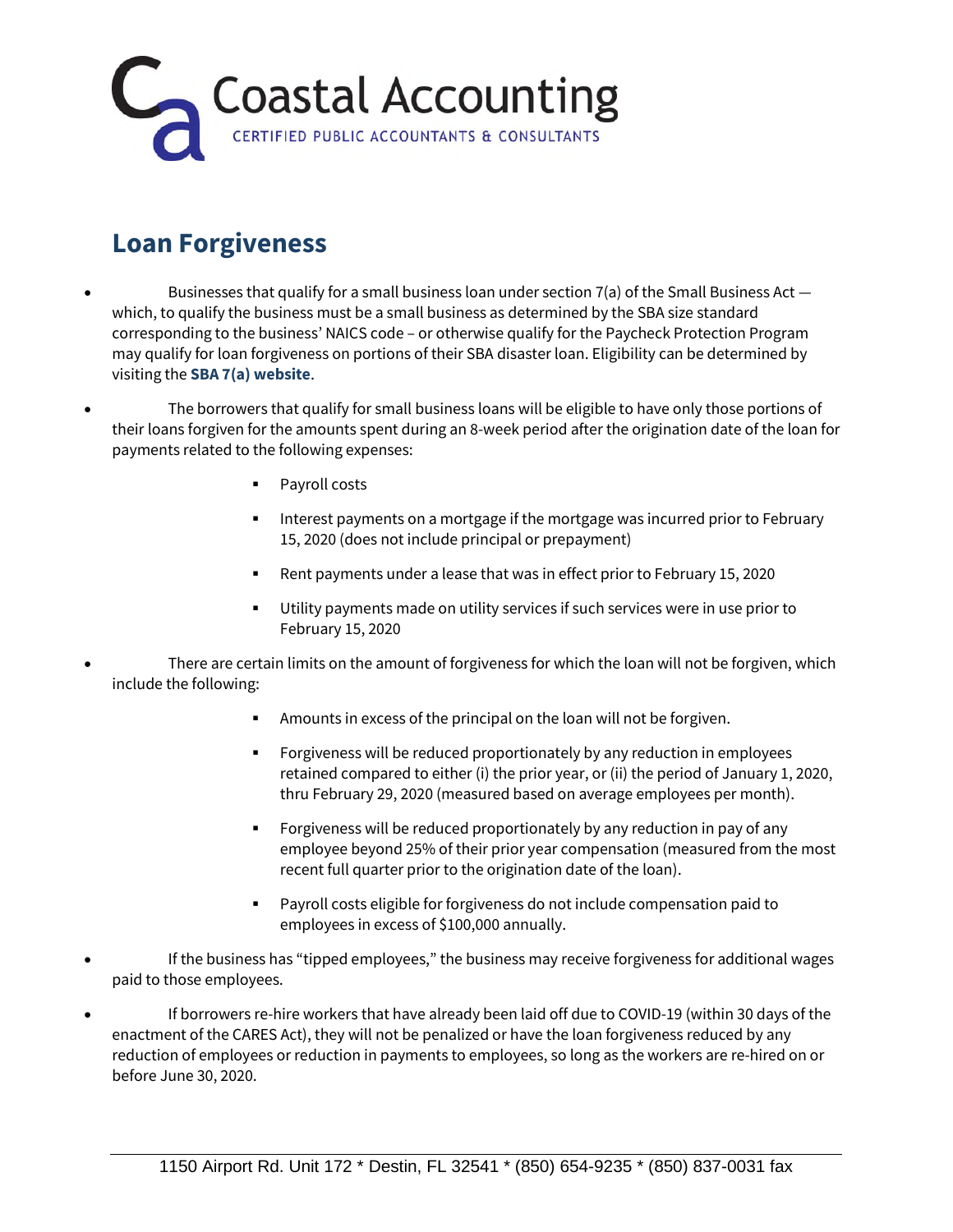

- The amounts that are forgiven will not be included in gross income of the borrower as cancellation of debt income for federal income tax purposes.
- Any loan amounts that are not forgiven at the end of one year is carried forward for a max term of 10 years at max interest rate of 4%, and the 100% loan guarantee remains during the term.
- How it will work? A borrower seeking loan forgiveness will submit to the lender that is servicing the loan an application that will include:
	- Documentation verifying employment and payroll costs
	- Documentation verifying mortgage interest payments, rent payments, and utility payments
	- Certifications from authorized representative that all information presented is true and correct and the amount of forgiveness requested
	- The lender will have 60 days from submission of the application to issue a decision on the application